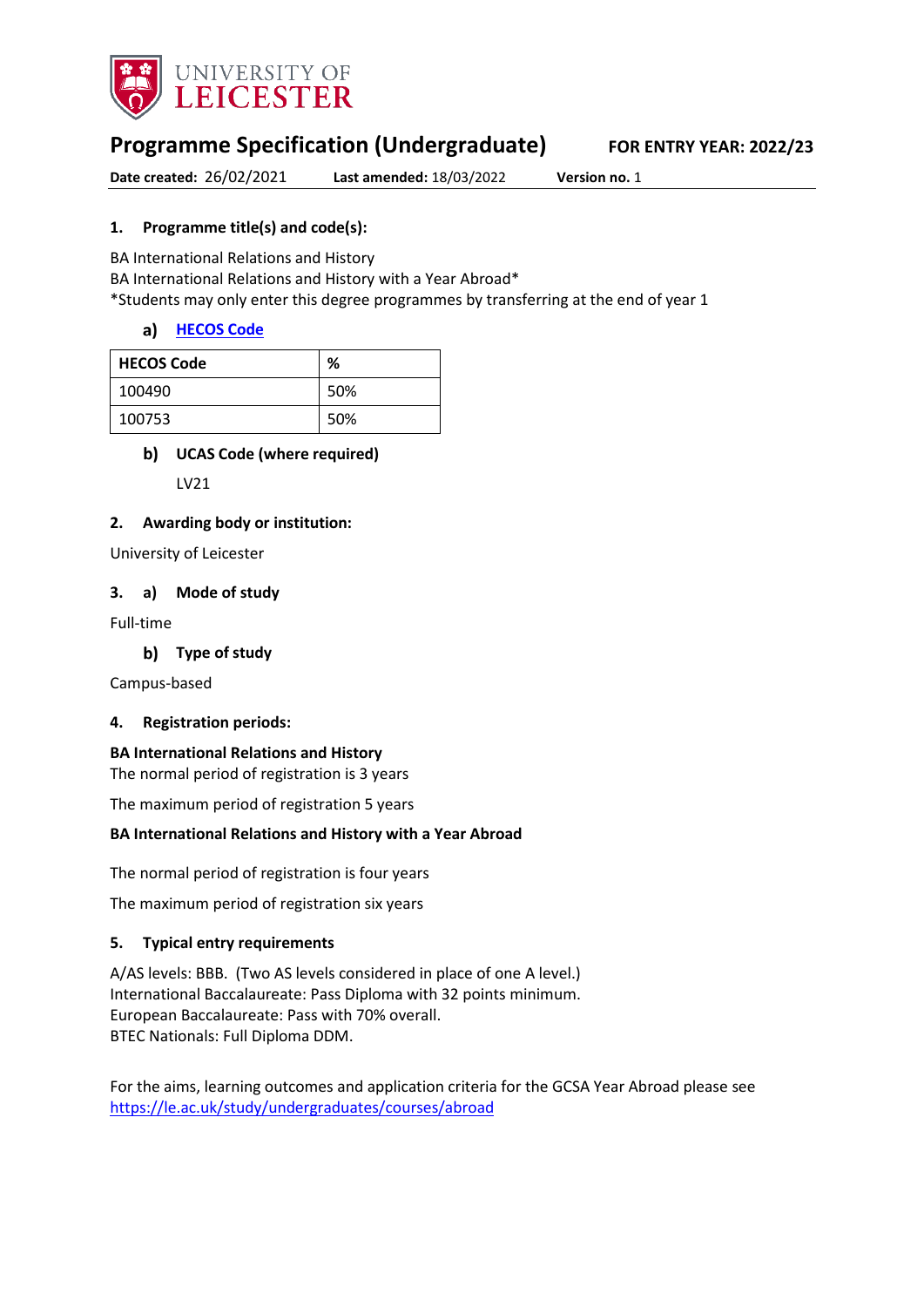# **6. Accreditation of Prior Learning**

APL will not be accepted for exemptions from individual modules, however may be considered for direct entry to year 2, on a case by case basis and subject to the general provisions of the University APL policy.

### **7. Programme aims**

The programme aims to:

- Provide a coherent and attractive curriculum by utilising the teaching and research expertise of the Department of Politics and International Relations and School of Historical Studies;
- Provide a rigorous programme of study, embodying a disciplinary flexibility, across both subjects and by exploring the intellectual synergies between International Relations and History;
- Enable students to understand and apply theories and concepts to analyse and explain International Relations within a historical and contemporary context;
- Develop student expertise in the key areas of both disciplines allowing for dissertation specialisation in the final year;
- Provide a supportive, stimulating and challenging learning experience for students;
- Assist students to develop a range of cognitive and social skills relevant to their intellectual, vocational and personal development;
- Equip graduates with skills of research and analysis as a foundation for further study at postgraduate level in International Relations, History and cognate disciplines.

The programme aims to *[write for the student audience]*

### **8. Reference points used to inform the programme specification**

- QAA Framework for Higher Education Qualifications
- QAA Benchmarking statement for Politics and International Relations **<http://www.qaa.ac.uk/en/Publications/Documents/SBS-politics-15.pdf>**
- QAA Benchmarking statement for History **<http://www.qaa.ac.uk/en/Publications/Documents/SBS-history-14.pdf>**
- UK Quality Code for Higher Education
- University Learning [Strategy](https://www2.le.ac.uk/offices/sas2/quality/learnteach)
- [University Assessment Strategy](https://www2.le.ac.uk/offices/sas2/quality/learnteach)
- University of Leicester Periodic Developmental Review Report
- External Examiners' reports (annual)
- United Nations Education for Sustainable Development Goals
- Student Destinations Data

### **9. Programme Outcomes**

Unless otherwise stated, programme outcomes apply to all awards specified in 1. Programme title(s).

### **Discipline specific knowledge and competencies**

i) Mastery of an appropriate body of knowledge

| <b>Intended Learning</b><br><b>Outcomes</b> | <b>Teaching and Learning Methods</b> | <b>How Demonstrated?</b> |
|---------------------------------------------|--------------------------------------|--------------------------|
| Demonstrate mastery of an                   | Lectures, seminars, tutorials,       | Essays, essay-based      |
| appropriate body of                         |                                      |                          |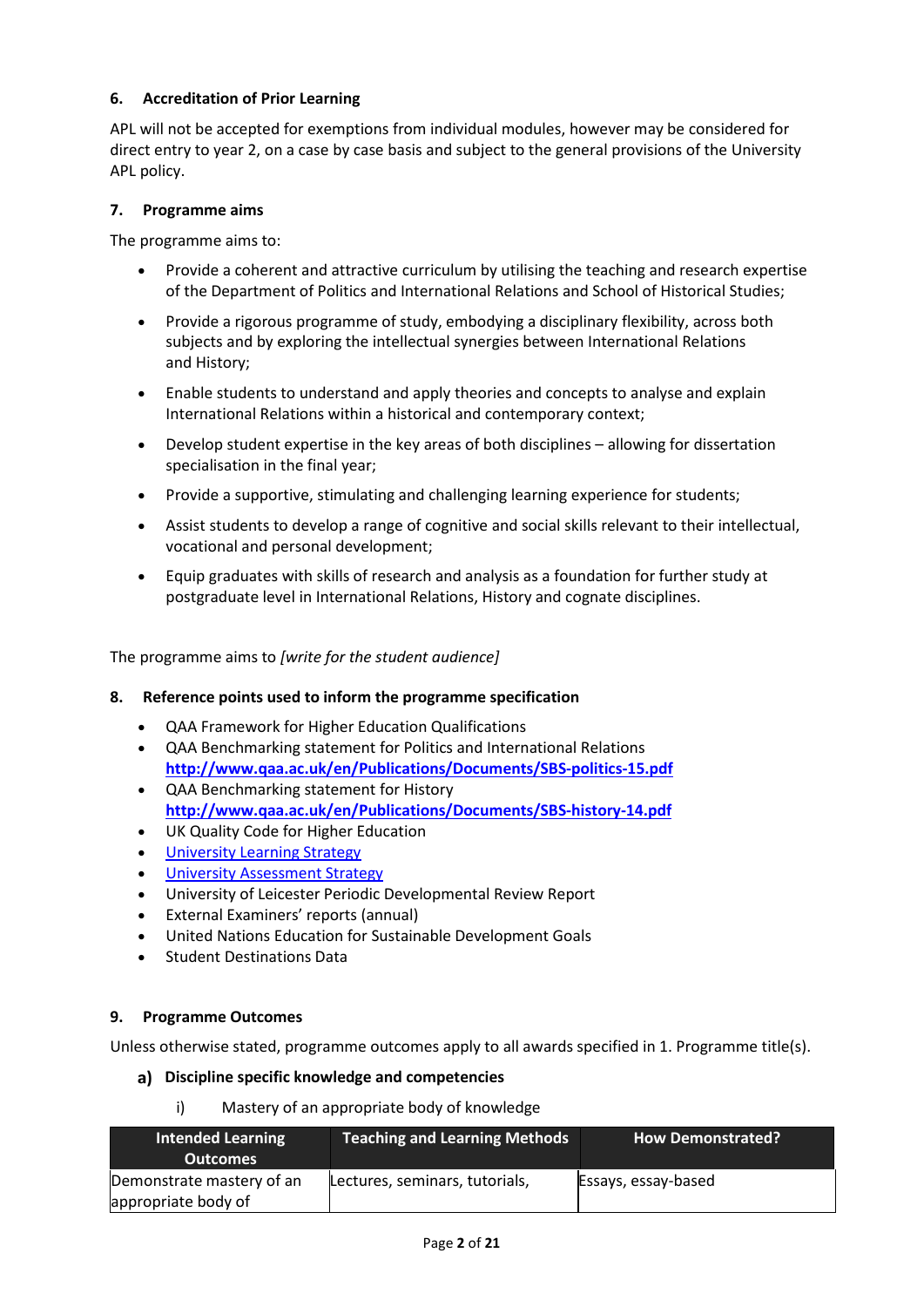| <b>Intended Learning</b><br><b>Outcomes</b>                                                                       | <b>Teaching and Learning Methods</b>                                                                                                 | <b>How Demonstrated?</b>                                                                                                                                                    |
|-------------------------------------------------------------------------------------------------------------------|--------------------------------------------------------------------------------------------------------------------------------------|-----------------------------------------------------------------------------------------------------------------------------------------------------------------------------|
| knowledge in International<br>Relations and History.                                                              | directed reading, individual<br>consultations with<br>staff and independent research.                                                | examinations, short answer<br>examinations, dissertations, reviews,<br>written reports,<br>seminar presentations,<br>contributions to class<br>discussions, problem-solving |
| [Year Abroad]<br>Acquire knowledge of another                                                                     |                                                                                                                                      | exercises.                                                                                                                                                                  |
| European language if the<br>student goes to a partner<br>university where the teaching<br>language is not English | Language classes provided during<br>2 <sup>nd</sup> year; 3 <sup>rd</sup> year abroad taught in<br>some cases in a foreign language. |                                                                                                                                                                             |

# ii) Understanding and application of key concepts and techniques

| <b>Intended Learning</b><br><b>Outcomes</b>                                                                                                                                               | <b>Teaching and Learning Methods</b>                                                    | <b>How Demonstrated?</b>                                                                                                                                                           |
|-------------------------------------------------------------------------------------------------------------------------------------------------------------------------------------------|-----------------------------------------------------------------------------------------|------------------------------------------------------------------------------------------------------------------------------------------------------------------------------------|
| Demonstrate a familiarity and<br>engage critically with the majordirected reading, individual<br>theoretical and analytical<br>issues in the<br>discipline of International<br>Relations. | Lectures, seminars, tutorials,<br>consultations with<br>staff and independent research. | Essays, essay-<br>based examinations, short answer<br>examinations, dissertations, seminar<br>presentations, contributions to<br>class discussions, problem-<br>solving exercises. |
| Demonstrate understanding of<br>a range of approaches, issues<br>and concepts in History.<br>[Year Abroad]<br>As above.                                                                   | As above.                                                                               | As above.                                                                                                                                                                          |

# iii) Critical analysis of key issues

| <b>Intended Learning</b>         | <b>Teaching and Learning Methods</b> | <b>How Demonstrated?</b>     |
|----------------------------------|--------------------------------------|------------------------------|
| <b>Outcomes</b>                  |                                      |                              |
| Develop and sustain              | Lectures, seminars, tutorials,       | Essays, essay-based          |
| arguments addressing             | directed reading, group work,        | examinations, dissertations, |
| questions and issues in          | individual consultations with        | seminar presentations,       |
| International Relations and      | staff and independent research.      | contributions to class       |
| History, formulating             |                                      | discussions, problem-solving |
| appropriate questions and        |                                      | exercises.                   |
| drawing on evidence.             |                                      |                              |
|                                  |                                      |                              |
| Analyse the history of different |                                      |                              |
| states, societies or cultures,   |                                      |                              |
| and reflect critically on a      |                                      |                              |
| range of historical and          |                                      |                              |
| contemporary developments        |                                      |                              |
| in International Relations.      |                                      |                              |
|                                  |                                      |                              |
| Reflect critically on the        |                                      |                              |
| (contested) nature of the        |                                      |                              |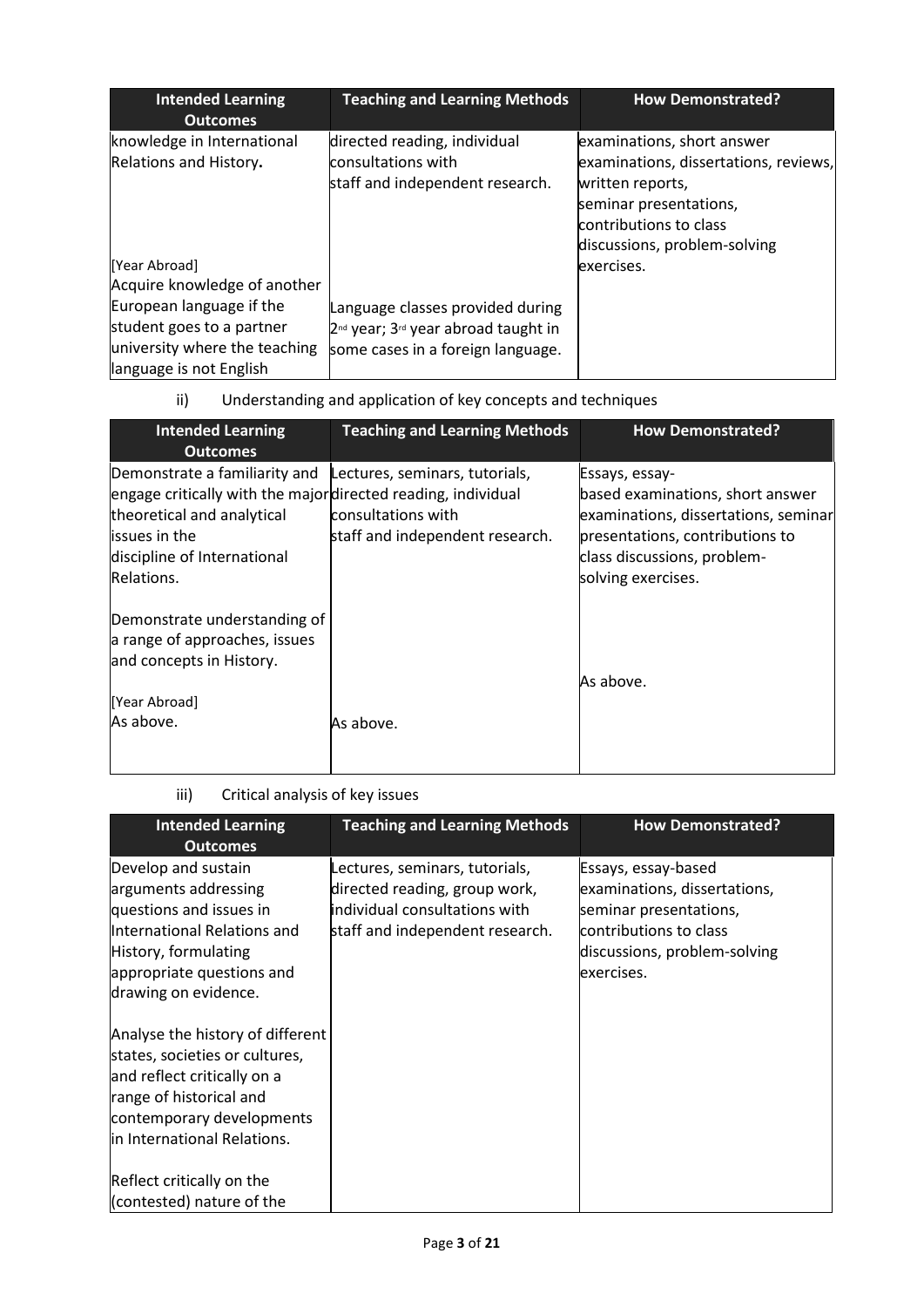| <b>Intended Learning</b><br><b>Outcomes</b>                                                                                                                         | <b>Teaching and Learning Methods</b> | <b>How Demonstrated?</b> |
|---------------------------------------------------------------------------------------------------------------------------------------------------------------------|--------------------------------------|--------------------------|
| discipline of International                                                                                                                                         |                                      |                          |
| Relations.                                                                                                                                                          |                                      |                          |
| [Year Abroad]<br>Demonstrate the ability to<br>analyse through appropriate<br>methodologies aspects of<br>European international<br>relations and foreign political | As above.                            | As above.                |
| and social structures.                                                                                                                                              |                                      |                          |

# iv) Clear and concise presentation of material

| <b>Intended Learning</b><br><b>Outcomes</b>                                                                         | <b>Teaching and Learning Methods</b>                                                                                                | <b>How Demonstrated?</b>                                                                                                                                                |
|---------------------------------------------------------------------------------------------------------------------|-------------------------------------------------------------------------------------------------------------------------------------|-------------------------------------------------------------------------------------------------------------------------------------------------------------------------|
| Present issues and problems<br>in International Relations and<br>History in a variety of written<br>and oral forms. | Lectures, seminars, tutorials,<br>directed reading, group work,<br>individual consultations with<br>staff and independent research. | Essays, essay-based<br>examinations, short answer<br>examinations, dissertations, writing<br>tasks, seminar presentations<br>and contributions to<br>class discussions. |

v) Critical appraisal of evidence with appropriate insight

| <b>Intended Learning</b><br><b>Outcomes</b> | <b>Teaching and Learning Methods</b>                     | <b>How Demonstrated?</b>                                                 |
|---------------------------------------------|----------------------------------------------------------|--------------------------------------------------------------------------|
| Develop and sustain                         | Lectures, seminars, tutorials, group Essays, essay-based |                                                                          |
| arguments, formulating                      |                                                          | work, individual consultations with examinations, dissertations, written |
| appropriate questions and                   | staff and independent research.                          | reports                                                                  |
| utilizing evidence.                         |                                                          | seminar presentations,                                                   |
|                                             |                                                          | contributions to class                                                   |
| Read, analyse and reflect                   |                                                          | discussions, problem-solving                                             |
| critically and contextually                 |                                                          | exercises.                                                               |
| upon major texts and other                  |                                                          |                                                                          |
| source materials                            |                                                          |                                                                          |
| in International Relations and              |                                                          |                                                                          |
| History.                                    |                                                          |                                                                          |

# vi) Other discipline specific competencies

| <b>Intended Learning</b><br><b>Outcomes</b>                                                                   | <b>Teaching and Learning Methods</b>                                                                                                                          | <b>How Demonstrated?</b>                                                                             |
|---------------------------------------------------------------------------------------------------------------|---------------------------------------------------------------------------------------------------------------------------------------------------------------|------------------------------------------------------------------------------------------------------|
| Plan, design, research and<br>present a sustained and<br>independently conceived<br>Relations and/or History. | Dissertation supervisions,<br>research methods classes,<br>lindividual consultations with<br>piece of writing in Internationalstaff and independent research. | Independent research projects,<br>dissertations, research<br>proposal and<br>research presentations. |
| Present referencing and<br>bibliographic material to<br>appropriate subject-specific<br>standards.            |                                                                                                                                                               |                                                                                                      |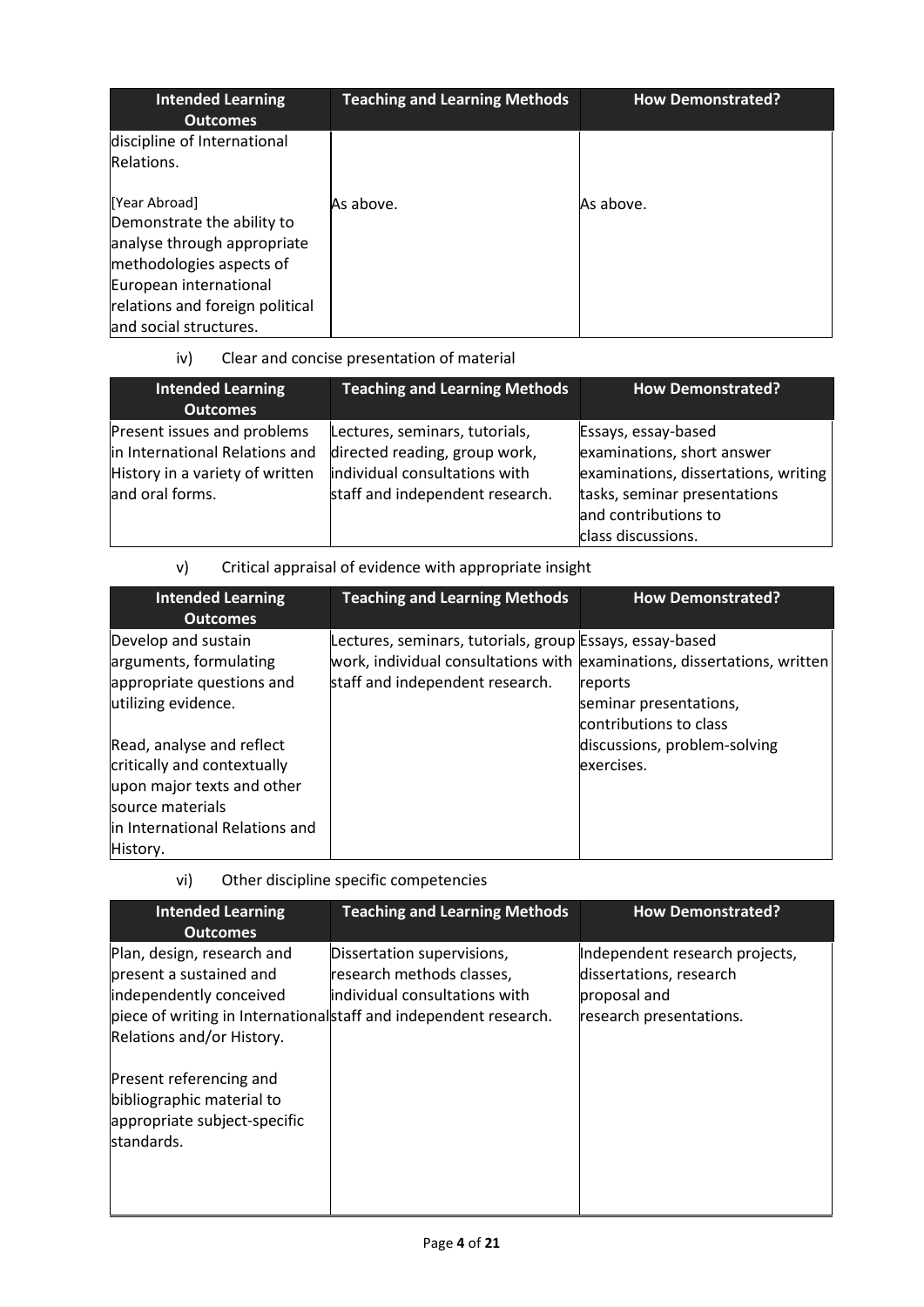| <b>Intended Learning</b><br><b>Outcomes</b>                                 | <b>Teaching and Learning Methods</b> | <b>How Demonstrated?</b> |
|-----------------------------------------------------------------------------|--------------------------------------|--------------------------|
| [Year Abroad]<br>Demonstrate inter-cultural<br>awareness and understanding. | As above.                            | As above.                |

# **b)** Transferable skills

i) Oral communication

| <b>Intended Learning</b><br><b>Outcomes</b>                                                                                                                                                                                          | <b>Teaching and Learning Methods</b>                                                                         | <b>How Demonstrated?</b>                                                                                  |
|--------------------------------------------------------------------------------------------------------------------------------------------------------------------------------------------------------------------------------------|--------------------------------------------------------------------------------------------------------------|-----------------------------------------------------------------------------------------------------------|
| Develop clarity, fluency and<br>coherence in oral<br>expression of issues in<br>International Relations and<br>History.                                                                                                              | Seminars, tutorials, group work,<br>individual consultations with<br>staff and feedback on<br>presentations. | Seminar presentations,<br>contributions to class discussions,<br>individual dissertation<br>presentation. |
| Participate effectively as a<br>student in group<br>discussions.                                                                                                                                                                     |                                                                                                              |                                                                                                           |
| [Year Abroad]<br>To display the ability to<br>communicate in a European<br>language in a fluent, accurate<br>and appropriate manner if the<br>student goes to a partner<br>university where the teaching<br>language is not English. | Language classes.                                                                                            | Exercises, oral presentations.                                                                            |

# ii) Written communication

| <b>Intended Learning</b><br><b>Outcomes</b>                                                                                                                                                        | <b>Teaching and Learning Methods</b>                                                                                                                                 | <b>How Demonstrated?</b>                                                                                                                          |
|----------------------------------------------------------------------------------------------------------------------------------------------------------------------------------------------------|----------------------------------------------------------------------------------------------------------------------------------------------------------------------|---------------------------------------------------------------------------------------------------------------------------------------------------|
| Develop and sustain<br>arguments in International<br><b>Relations and History in</b><br>a variety of written forms.                                                                                | Seminars, tutorials, problem-<br>solving exercises, independent<br>research, individual consultations<br>with staff and feedback<br>on coursework and assessed work. | Essays, essay-based<br>examinations, short answer<br>examinations, dissertations, written<br>reports, reviews,<br>seminar presentations, problem- |
| Demonstrate clarity, fluency<br>and coherence in written<br>expression of issues in<br>International Relations and<br>History.                                                                     |                                                                                                                                                                      | solving exercises.                                                                                                                                |
| [Year Abroad]<br>To produce texts of various<br>types in a European language<br>demonstrating accuracy and<br>appropriate discourse<br>conventions, if the student<br>goes to a partner university | Language classes, formative<br>coursework in partner institutions.                                                                                                   | As above.                                                                                                                                         |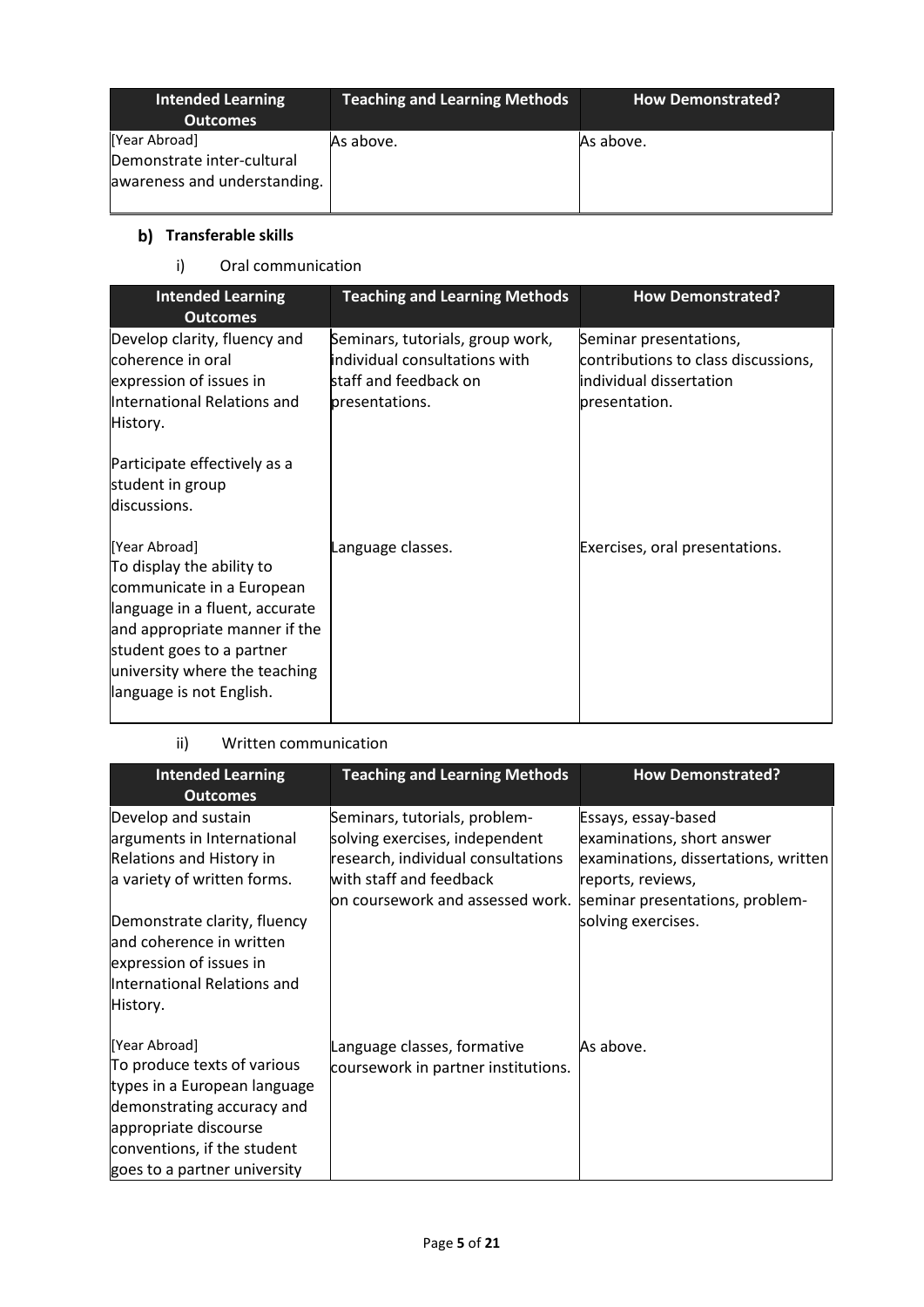| <b>Intended Learning</b><br><b>Outcomes</b>    | <b>Teaching and Learning Methods</b> | <b>How Demonstrated?</b> |
|------------------------------------------------|--------------------------------------|--------------------------|
| where the teaching language is<br>not English. |                                      |                          |

# iii) Information technology

| <b>Intended Learning</b><br><b>Outcomes</b>                                                                                                                                                                     | <b>Teaching and Learning Methods</b>                                                                                                                                        | <b>How Demonstrated?</b>                                                                                                                   |
|-----------------------------------------------------------------------------------------------------------------------------------------------------------------------------------------------------------------|-----------------------------------------------------------------------------------------------------------------------------------------------------------------------------|--------------------------------------------------------------------------------------------------------------------------------------------|
| Use IT to effectively<br>support their studies in<br>International Relations,<br>including use of IT<br>for bibliographic and<br>archive searches, data<br>analysis and written/visual<br>presentation of work. | Induction programme,<br>computer practical classes, online<br>learning resources,<br>independent research, interaction<br>with staff and peers via Blackboard<br>and email. | Essays, independent research<br>projects, computer-based<br>exercises, problem-based<br>exercises.                                         |
| Integration of IT into<br>presentations (e.g. PowerPoint<br>) and research (e.g. Blackboard,<br>online archives/sources).                                                                                       |                                                                                                                                                                             | [Year Abroad]<br>With regard to the $3d$ year of the<br>programme, communication with<br>students abroad is conducted via<br>the internet. |

# iv) Numeracy

| <b>Intended Learning</b><br><b>Outcomes</b>                                                                              | <b>Teaching and Learning Methods</b>     | <b>How Demonstrated?</b>                                                                                                                                                  |
|--------------------------------------------------------------------------------------------------------------------------|------------------------------------------|---------------------------------------------------------------------------------------------------------------------------------------------------------------------------|
| Analyse data associated<br>with International<br>Relations and History using<br>statistical and graphical<br>techniques. | Lectures, computer practical<br>classes. | Independent research<br>projects, computer-based<br>exercises, problem-based<br>exercises.<br>[Year Abroad]<br>Equivalent forms of assessment in<br>partner institutions. |

# v) Team working

| <b>Intended Learning</b><br><b>Outcomes</b>                                                                                                                                                  | <b>Teaching and Learning Methods</b>                         | <b>How Demonstrated?</b>                                                                                                                                                                                         |
|----------------------------------------------------------------------------------------------------------------------------------------------------------------------------------------------|--------------------------------------------------------------|------------------------------------------------------------------------------------------------------------------------------------------------------------------------------------------------------------------|
| Be able to work<br>collaboratively to jointly<br>explore issues and<br>arguments in International<br>Relations and History, and to<br>recognise the value of<br>working closely with others. | Interactive seminars, tutorials<br>and group-work exercises. | Participation in group work, role<br>plays and simulations, seminar<br>presentations, contributions to<br>class discussions.<br>[Year Abroad]<br>Plus equivalent forms of<br>assessment in partner institutions. |

# vi) Problem solving

| <b>Intended Learning</b><br><b>Outcomes</b> | <b>Teaching and Learning Methods</b>                  | <b>How Demonstrated?</b>     |
|---------------------------------------------|-------------------------------------------------------|------------------------------|
| Address problems in                         | Seminars, tutorials and<br>problem-solving exercises. | Essays, independent research |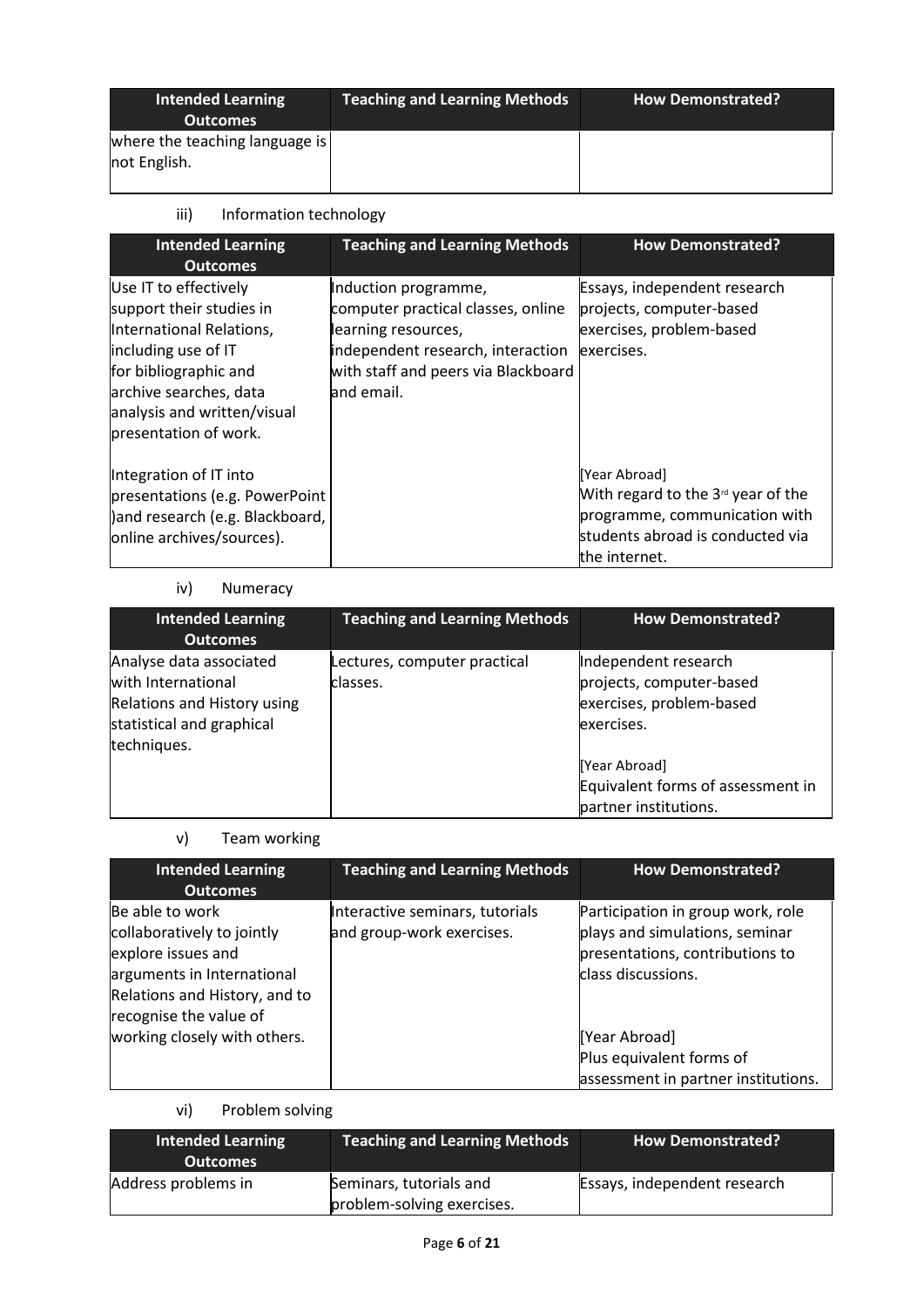| <b>Intended Learning</b><br><b>Outcomes</b>                                                           | <b>Teaching and Learning Methods</b> | <b>How Demonstrated?</b>                                     |
|-------------------------------------------------------------------------------------------------------|--------------------------------------|--------------------------------------------------------------|
| International Relations and<br>History in depth using a<br>range of primary and<br>secondary sources. |                                      | projects, written reports, problem-<br>solving<br>exercises. |
| Synthesise different<br>approaches to both<br>disciplines.                                            |                                      |                                                              |

# vii) Information handling

| <b>Intended Learning</b><br><b>Outcomes</b>                                                        | <b>Teaching and Learning Methods</b>                                                                                                                      | <b>How Demonstrated?</b>                                                                     |
|----------------------------------------------------------------------------------------------------|-----------------------------------------------------------------------------------------------------------------------------------------------------------|----------------------------------------------------------------------------------------------|
| Gather and deploy evidence<br>and data to find, retrieve,<br>sort and exchange new<br>information. | Seminars, tutorials, directed<br>reading, specialist research<br>methods workshops, practical<br>problem-solving exercises, online<br>learning resources. | Essays, independent research<br>projects, written reports, problem-<br>solving<br>exercises. |

viii) Skills for lifelong learning

| <b>Intended Learning</b><br><b>Outcomes</b>                                                                                                                                                                                                                                                                            | <b>Teaching and Learning Methods</b>                                                                                                                            | <b>How Demonstrated?</b>                           |
|------------------------------------------------------------------------------------------------------------------------------------------------------------------------------------------------------------------------------------------------------------------------------------------------------------------------|-----------------------------------------------------------------------------------------------------------------------------------------------------------------|----------------------------------------------------|
| Demonstrate intellectual<br>independence through the<br>setting of research tasks and<br>the solving of problems in<br>International Relations and<br>History.                                                                                                                                                         | All of the above particularly<br>independent research.                                                                                                          | All of the above particularly<br>the dissertation. |
| Reflect upon own learning<br>and achievements and plan<br>for personal, educational<br>and career development.                                                                                                                                                                                                         | Tutorials, career development<br>programmes, resource-based<br>learning, personal development<br>planning programme and individual<br>consultations with staff. | Portfolio, curriculum vitae.                       |
| [Year Abroad]<br>To demonstrate strategies for awareness through language<br>maintenance and development foreign language repertoire.<br>of skills in a European<br>language if the student goes to<br>a partner university where the<br>teaching language is not<br>English. Adaptation to a foreign<br>lenvironment. | Development of metalinguistic<br>self-monitoring and continued classes, tasks designed to expand a                                                              |                                                    |

# **10. Progression points**

Senate Regulation 5: Regulations governing undergraduate programmes of study: <http://www2.le.ac.uk/offices/sas2/regulations/documents/2012-13/senatereg5-undergraduates.pdf>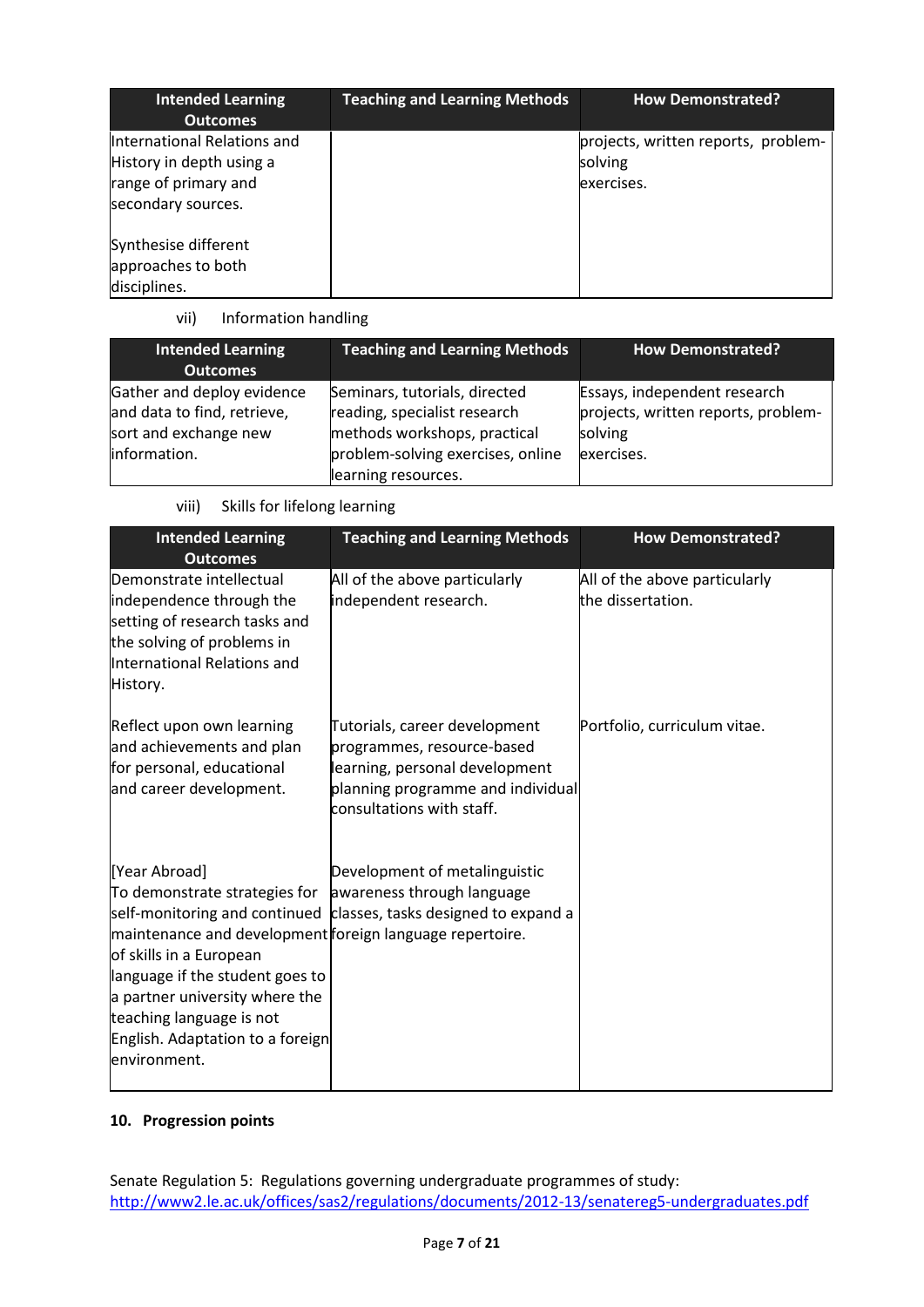In cases where a student has failed to meet a requirement to progress he or she will be required to withdraw from the course.

# **Application to Transfer from BA International Relations and History to BA International Relations and History with a Year Abroad**

Students are invited to apply at the end of their first year to transfer to the BA International Relations with a Year Abroad.

# **Progression from 2nd year to year abroad**

Students may progress to the year abroad with no more than 30 credits of failed modules in year 2. Good attendance and observation of academic obligations must continue to be maintained throughout year 2. Failure to do so may result in the opportunity to study abroad being withdrawn and the student being transferred to the BA International Relations (without year abroad) or withdrawn from the course entirely.

For the year abroad year students are required to complete the equivalent of 60 ECTS if studying at a European partner institution.

For a student to progress to the final year of the BA with a Year Abroad programme the following will apply:

i) If the student is studying and being assessed in a foreign language he/she has to pass at least half of his/her second semester modules in the partner institution. This requirement emphasises that the year abroad is to be taken seriously as a period of study but is not so onerous as to negatively impact students on this programme. If a student has failed to pass half the credits in his/her second semester during the year abroad, including resit options as per the partner institution's rules, by the September Board of Examiners, the Board will consider whether the student should have to transfer on to the BA International Relations (without year abroad) for their final year, taking their overall attendance and observation of academic obligations into consideration.

ii) If the student is studying and being assessed in English he/she has to achieve an average of 50% for the whole year. If a student has failed to achieve an average of 50% for the year, including resit options as per the partner institution's rules, by the September Board of Examiners, the Board will consider whether the student should have to transfer on to the BA International Relations (without year abroad) for their final year, taking their overall attendance and observation of academic obligations into consideration.

iii) If the student is studying and being assessed in a combination of English and a Foreign Language the progression rules used will be based on the language used to teach the majority of modules. Therefore, if the majority of modules are taught in English the rules described in ii) above will apply, and if the majority of modules are taught in a Foreign Language the rules described in i) above will apply.

The year abroad will not contribute towards the overall classification, and will therefore be assessed on a pass or fail basis.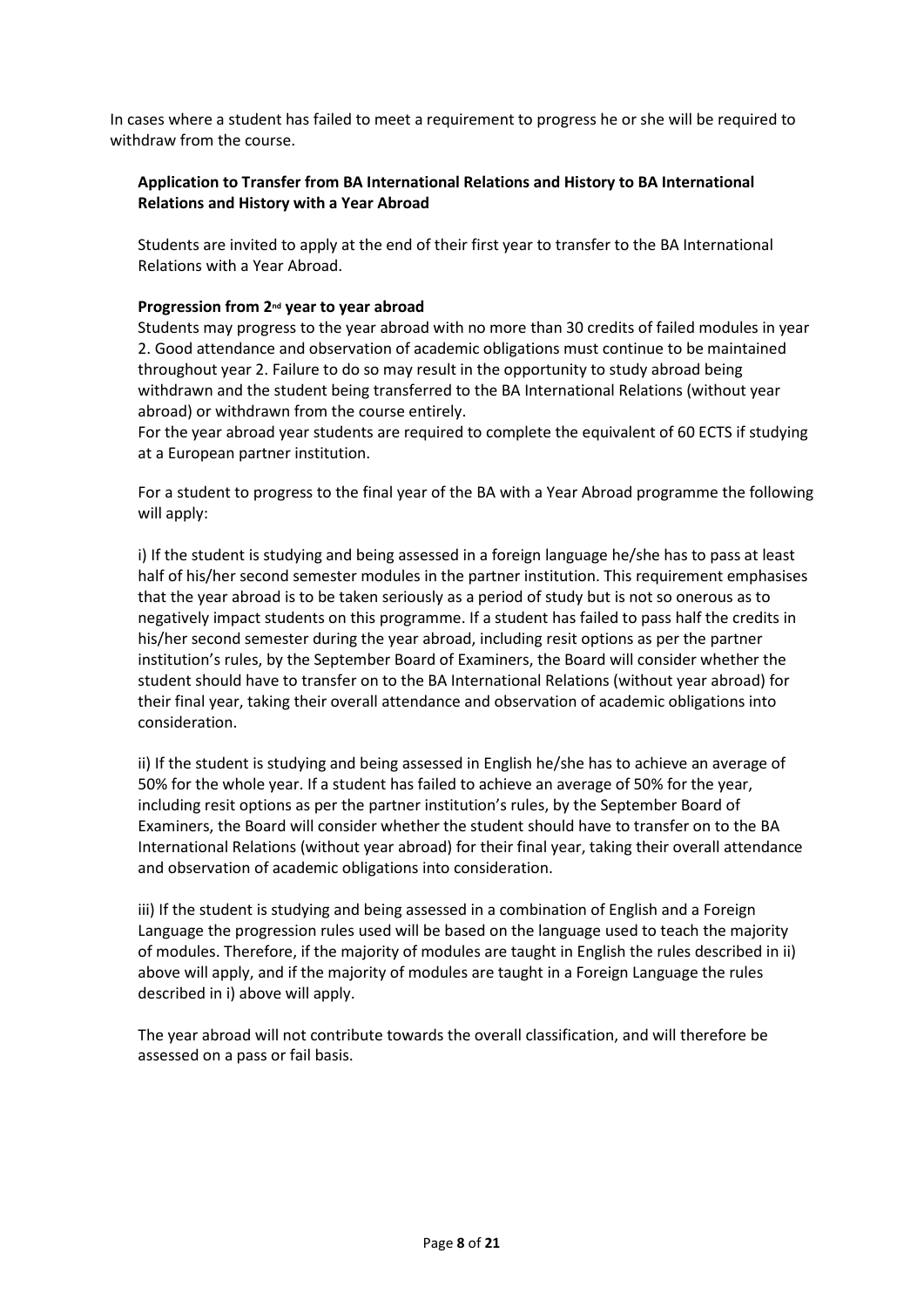# **11. Scheme of Assessment:**

The programme follows the standard scheme of award and classification set out in Senate Regulation 5.

### **12. Special features**

Students learning experience is enhanced by a strong commitment to developing synergy between its research and teaching activities. It is also enhanced by the close links between the research and teaching activities of members of staff in the School of History, Politics and International Relations.

### **13. Indications of programme quality**

External Examiners' reports

# **14. External Examiner(s) reports**

The details of the External Examiner(s) for this programme and the most recent External Examiners' reports can be found [here.](https://exampapers.le.ac.uk/xmlui/handle/123456789/227)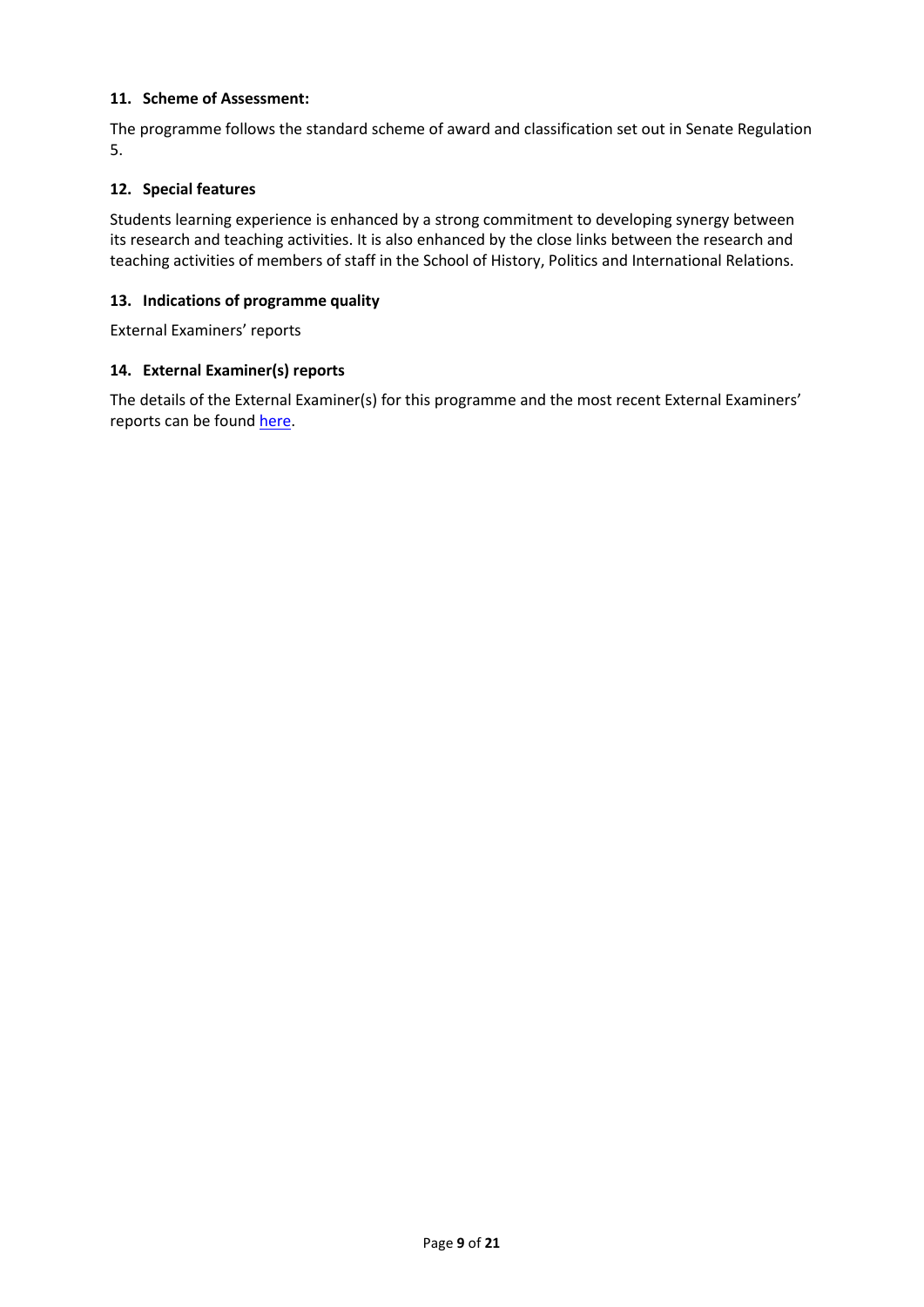

# **Programme Specification (Undergraduate) FOR ENTRY YEAR: 2022/23**

**Date created:** 26/02/2021 **Last amended:** 18/03/2022 **Version no.** 1

# **Appendix 1: Programme structure (programme regulations)**

The University regularly reviews its programmes and modules to ensure that they reflect the current status of the discipline and offer the best learning experience to students. On occasion, it may be necessary to alter particular aspects of a course or module.

#### **Updates to the programme**

| Academic year affected | Module Code(s) | <b>Update</b>                 |
|------------------------|----------------|-------------------------------|
| 2024/25                | PL3094         | Credits changed from 30 to 15 |

# BA International Relations and History

**Level 4/Year 1 2020/21**

Credit breakdown

| <b>Status</b> | <b>Year long</b> | Semester 1 | Semester 2 |
|---------------|------------------|------------|------------|
| Core          | n/a              | 60 credits | 15 credits |
| Optional      | n/a              | n/a        | 45 credits |

120 credits in total

# SEMESTER ONE

# Core modules

| Delivery period | Code   | Title                                                               | <b>Credits</b> |
|-----------------|--------|---------------------------------------------------------------------|----------------|
| Sem 1           | HS1001 | Medieval and Early Modern Europe: People, Power, Faith, and Culture | 15 credits     |
| Sem 1           | HS1002 | The Shock of the Modern                                             | 15 credits     |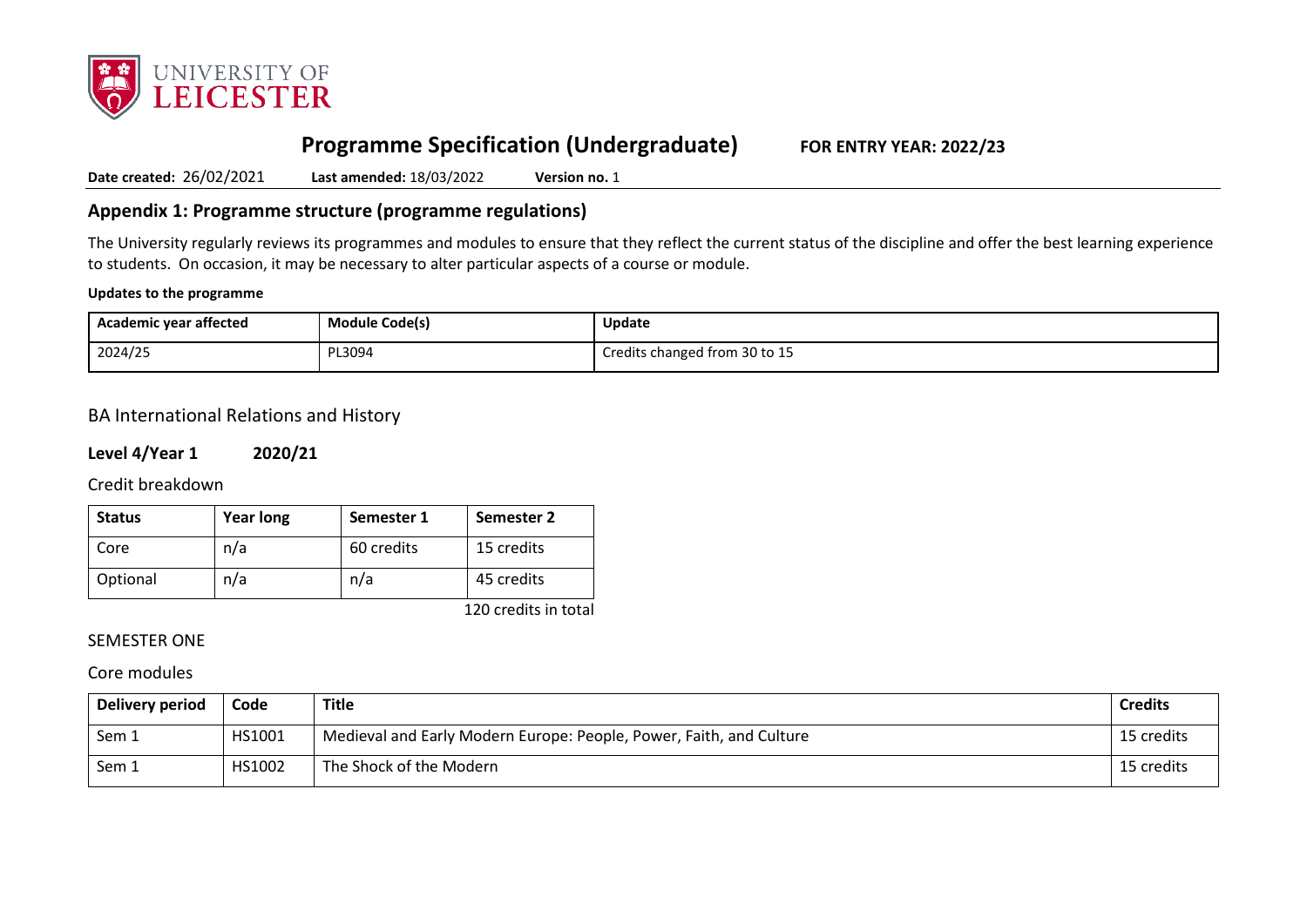| <b>Delivery period</b> | Code   | <b>Title</b>                               | <b>Credits</b> |
|------------------------|--------|--------------------------------------------|----------------|
| Sem 1                  | PL1022 | Kev<br>Concepts in International Relations | 30 credits     |

# SEMESTER TWO

# Core Module

| Delivery period  | Code   | Title                                                                | <b>Credits</b> |
|------------------|--------|----------------------------------------------------------------------|----------------|
| Sem <sub>2</sub> | PL1016 | Order and Disorder: International Relations from 1989 to the Present | 15 credits     |

# **One Optional Module in Politics and International Relations from:**

| Delivery period | Code   | <b>Title</b>                  | <b>Credits</b> |
|-----------------|--------|-------------------------------|----------------|
| Semester 2      | PL1021 | Power in the World Economy    | 15 credits     |
| Semester 2      | PL1012 | Comparative European Politics | 15 credits     |

### **Two Optional Modules in History from:**

| Delivery period | Code   | <b>Title</b>                                                                      | <b>Credits</b> |
|-----------------|--------|-----------------------------------------------------------------------------------|----------------|
| Semester 2      | HS1012 | Global History: Connections and Cultures in a Changing World, 1750 to the present | 15 credits     |
| Semester 2      | HS1013 | Modern Britain: The State We're In                                                | 15 credits     |
| Semester 2      | HS1016 | Europe 1861-1991: Emancipation and Subjugation                                    | 15 credits     |
| Semester 2      | HS1017 | With Liberty and Justice for All? U.S. History since 1877                         | 15 credits     |

# **SECOND YEAR MODULES**

# **ROUTE A: For students taking a final year Dissertation in History**

Credit breakdown

| <b>Status</b> | <b>Year long</b> | Semester 1 | Semester 2 |
|---------------|------------------|------------|------------|
| Core          | n/a              | 15 credits | 30 credits |
| Optional      | n/a              | 45 credits | 30 credits |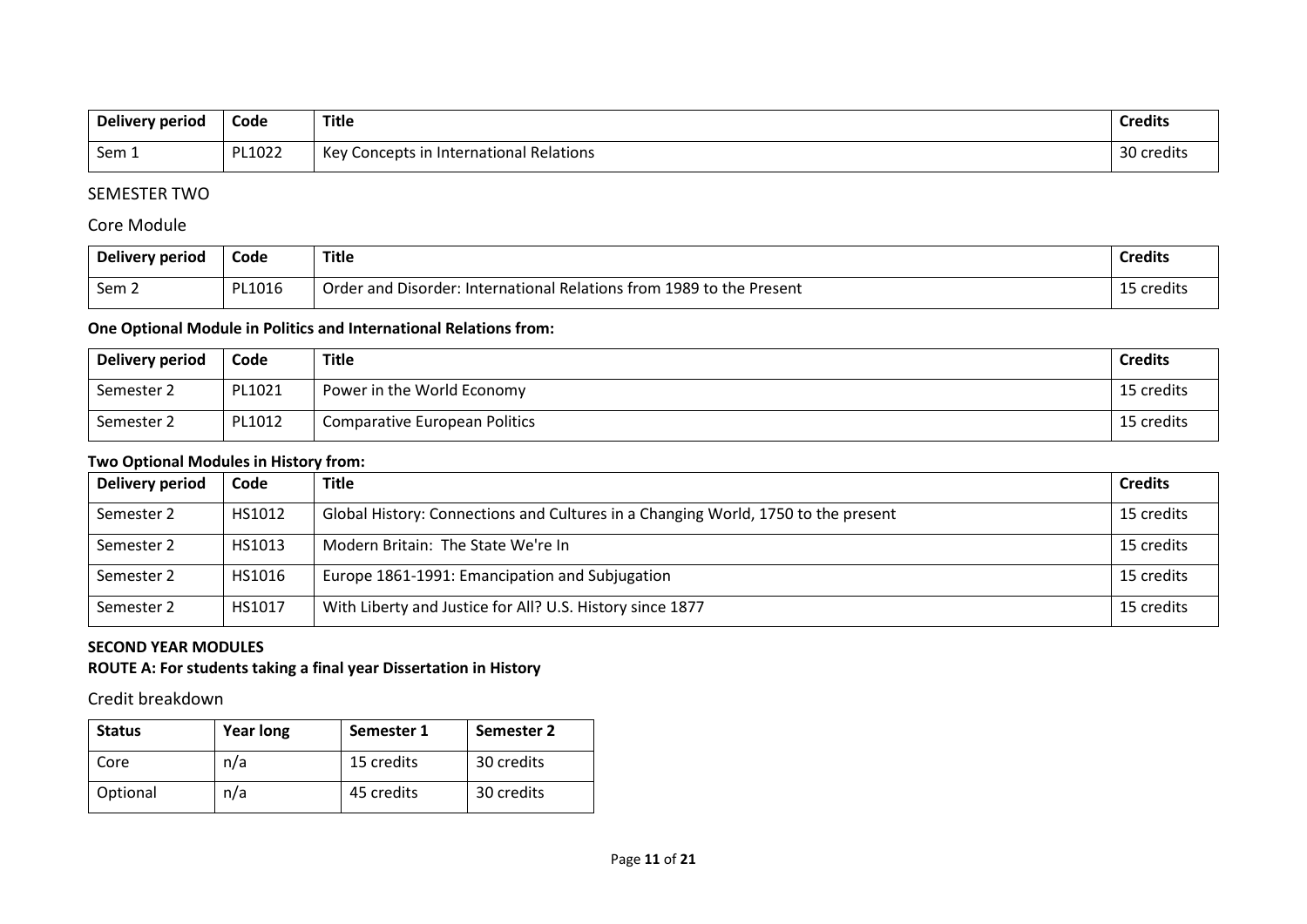# 120 credits in total

# **SEMESTER ONE**

# **Core Module**

| Delivery period | Code   | <b>Title</b>        | <b>Credits</b> |
|-----------------|--------|---------------------|----------------|
| Sem 1           | HS2401 | Perceiving the Past | 15 credits     |

# **Three Optional Modules from:**

# **(i) History approved Options**

| <b>Delivery</b> | Code   | <b>Title</b>                                                            |            | <b>Credits</b> |
|-----------------|--------|-------------------------------------------------------------------------|------------|----------------|
| period          |        |                                                                         |            |                |
| Semester 1      | HS2231 | Women and Gender in Medieval and Modern Britain                         |            | 15<br>credits  |
|                 |        |                                                                         |            |                |
| Semester 1      |        |                                                                         |            | 15             |
|                 | HS2328 | Jack-the-Ripper: Crime, Popular Culture and Policing in Victorian Times |            | credits        |
| Semester 1      |        |                                                                         |            | 15             |
|                 | HS2329 | A World Connected: Welfare, Economy and Government since 1945           |            | credits        |
| Semester 1      |        |                                                                         |            | 15             |
|                 | HS2359 | The History of Alcohol in North America, 1650-1950                      |            | credits        |
| Semester 1      |        |                                                                         |            | 15             |
|                 | HS2362 | Living with Dictatorship: European Societies, 1918-1941                 |            | credits        |
| Semester 1      | HS23xx | Fight the Power! Race, Rights and Protest in the USA, 1865-2008         | 15 credits |                |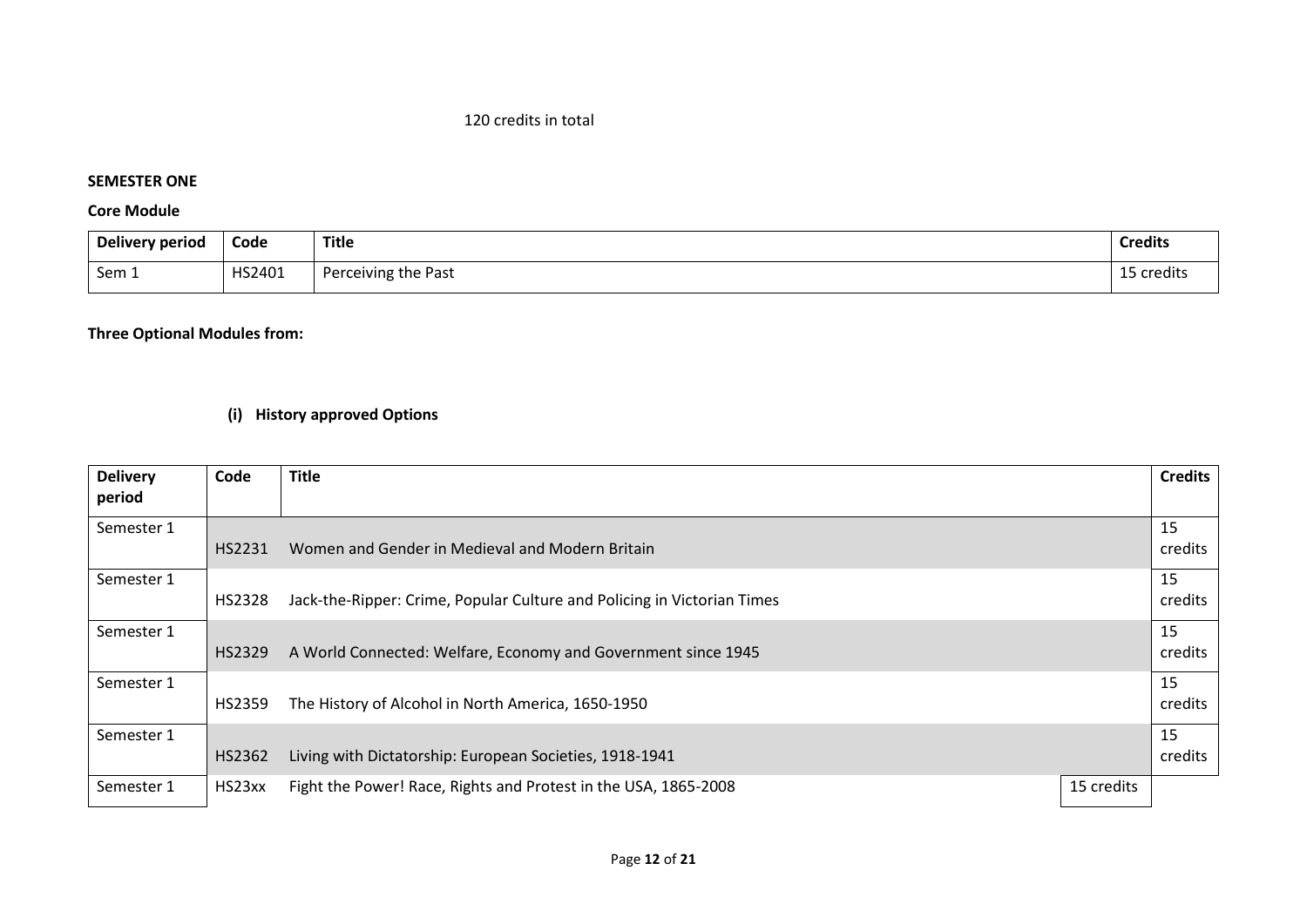# **(ii) Politics and International Relations approved Options**

| Delivery period | Code   | <b>Title</b>                                 | <b>Credits</b> |
|-----------------|--------|----------------------------------------------|----------------|
| Semester 1      | PL2015 | <b>International Theory</b>                  | 15 credits     |
| Semester 1      | PL2019 | The Making of Contemporary US Foreign Policy | 15 credits     |
| Semester 1      | PL2021 | Sex and Gender in Global Politics            | 15 credits     |
| Semester 1      | PL2029 | Politics of the Global South                 | 15 credits     |

# **SEMESTER TWO**

# **Core Module**

| <b>Delivery period</b> | Code   | <b>Title</b>                                   | <b>Credits</b> |
|------------------------|--------|------------------------------------------------|----------------|
| Sem 2                  | HS2500 | <b>Historical Researcher</b><br>Becoming the H | 15 credits     |

# **Two Optional Modules from:**

**(i)**

# **(ii) History approved Options**

| <b>Delivery</b><br>period | Code   | <b>Title</b>                                  | <b>Credits</b> |
|---------------------------|--------|-----------------------------------------------|----------------|
| Semester 2                | HS2027 | The Latin World: ancient, medieval and modern | 15<br>credits  |
| Semester 2                | HS2211 | Class Struggle and the Industrial Revolution  | 15<br>credits  |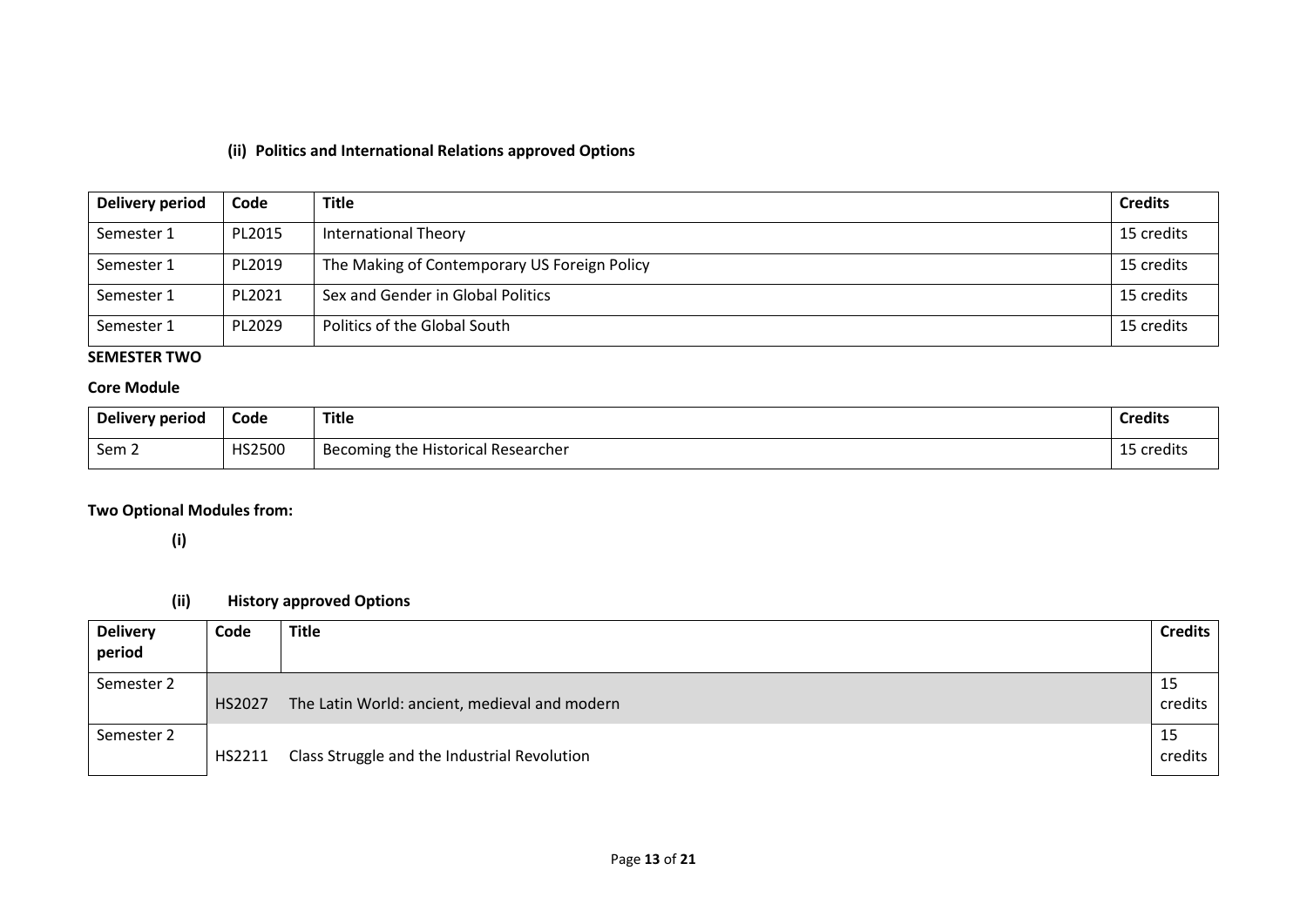| <b>Delivery</b> | Code   | <b>Title</b>                                                        |            | <b>Credits</b> |
|-----------------|--------|---------------------------------------------------------------------|------------|----------------|
| period          |        |                                                                     |            |                |
| Semester 2      |        |                                                                     |            | 15             |
|                 | HS2236 | <b>Histories of Violence</b>                                        |            | credits        |
| Semester 2      |        |                                                                     |            | 15             |
|                 | HS2307 | Madness, Monarchy and Politics in Georgian Britain                  |            | credits        |
| Semester 2      |        |                                                                     |            | 15             |
|                 | HS2311 | Domestic Revolutions: Women, Men and the Family in American History |            | credits        |
| Semester 2      |        |                                                                     |            | 15             |
|                 | HS2353 | Enter the Dragon: Modern Chinese History, 1839-1989                 |            | credits        |
| Semester 2      |        |                                                                     |            | 15             |
|                 | HS2360 | History in the Classroom                                            |            | credits        |
| Semester 2      | HS2802 | Working with History: The Heritage Field Project                    | 15 credits |                |

# **(iii) Politics and International Relations approved Options**

| Delivery period | Code   | <b>Title</b>                          | <b>Credits</b> |
|-----------------|--------|---------------------------------------|----------------|
| Semester 2      | PL2016 | <b>European Union Politics</b>        | 15 credits     |
| Semester 2      | PL2018 | <b>International Security Studies</b> | 15 credits     |
| Semester 2      | PL2019 | <b>Foreign Policy Analysis</b>        | 15 credits     |

Note: Over the Second Year as a whole, students must take 60 credits in History and 60 credits in Politics & International Relations.

# *ROUTE B: For students taking a final year Dissertation in Politics & International Relations*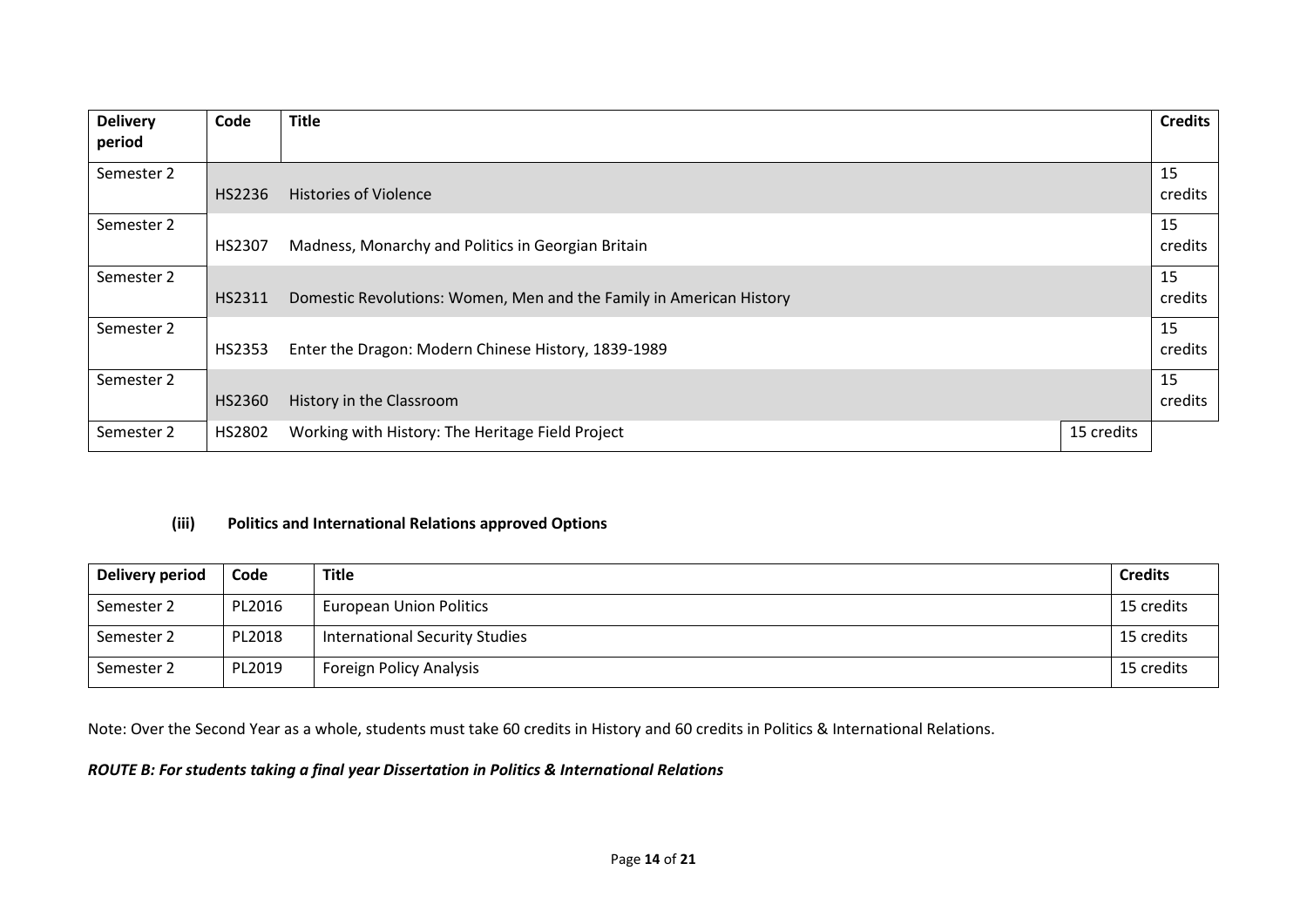# Credit breakdown

| <b>Status</b> | <b>Year long</b> | Semester 1 | Semester 2 |
|---------------|------------------|------------|------------|
| Core          | n/a              | 30 credits | 15 credits |
| Optional      | n/a              | 30 credits | 45 credits |

120 credits in total

### **SEMESTER ONE**

### **Core Module**

| Delivery period | Code   | <b>Title</b>                                                   | <b>Credits</b> |
|-----------------|--------|----------------------------------------------------------------|----------------|
| Sem 1           | HS2401 | Perceiving the Past                                            | 15 credits     |
| Sem 1           | PL2094 | Political Analysis 1: Understanding Political Science Research | 15 credits     |

# Two Optional Modules from

- (i) History approved Options
- (ii) Politics and International Relations Options, from

# *See Route A (above) for Approved Options*

# **SEMESTER TWO**

# **Core Module**

| Delivery period  | Code   | <b>Title</b>                                          | <b>Credits</b> |
|------------------|--------|-------------------------------------------------------|----------------|
| Sem <sub>2</sub> | PL2095 | Political Analysis 2: Preparing for your Dissertation | 15 credits     |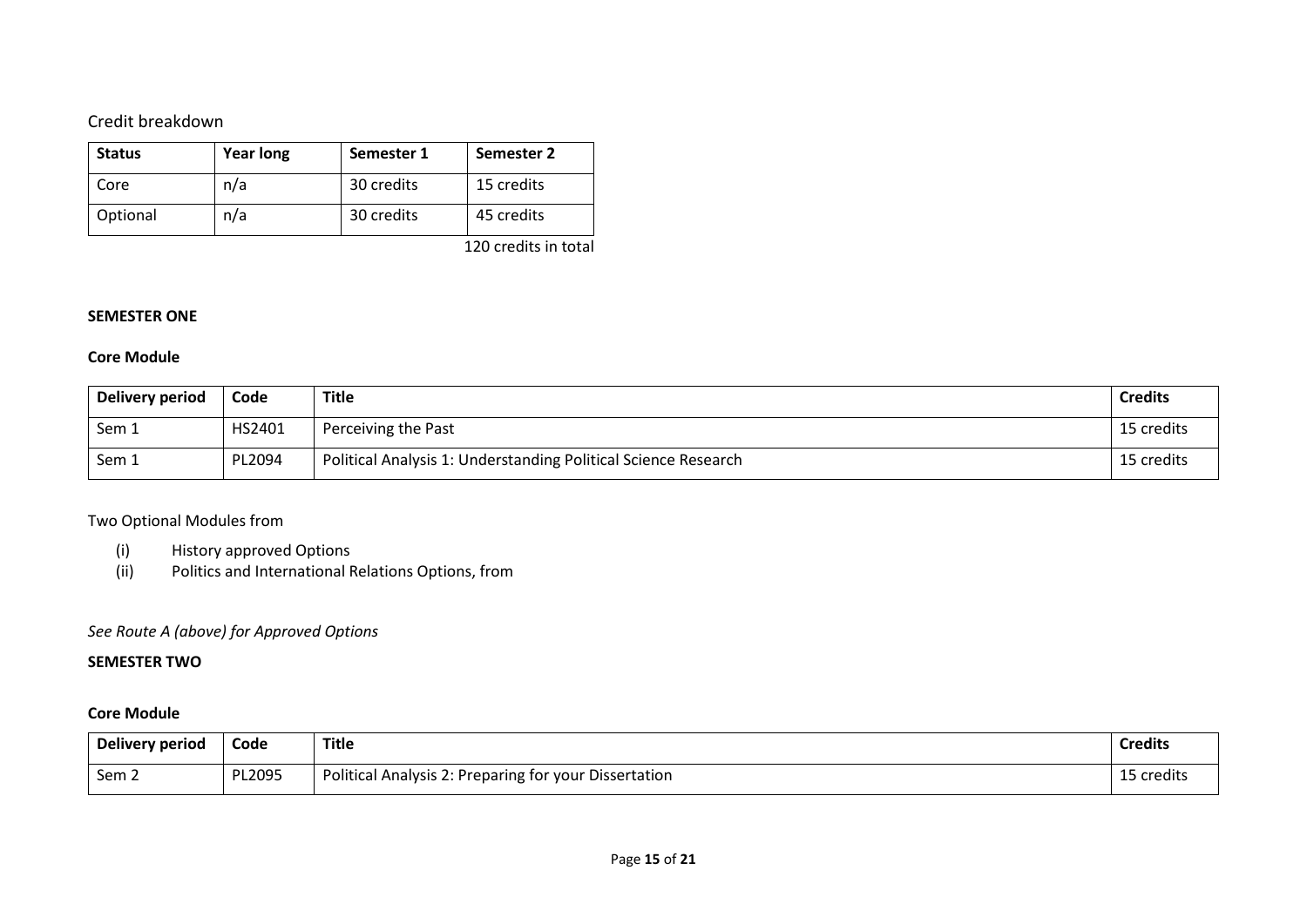#### **Three Optional Modules from:**

- (i) History approved Options
- (ii) Politics and International Relations approved Options, from:

### *See Route A (above) for Approved Options*

### **Notes**

1. Over the Second Year as a whole, students must take 60 credits in History and 60 credits in Politics & International Relations

#### **FINAL YEAR MODULES**

#### *ROUTE A: For students taking a final year Dissertation in History*

Credit breakdown

| <b>Status</b> | <b>Year long</b> | Semester 1 | Semester 2 |
|---------------|------------------|------------|------------|
| Core          | 45 credits       | n/a        | n/a        |
| Optional      | n/a              | 45 credits | 30 credits |

120 credits in total

### **SEMESTER ONE**

#### **Core Year Long Module**

| Delivery period | Code   | <b>Title</b>                | .<br><b>Credits</b>  |
|-----------------|--------|-----------------------------|----------------------|
| Year long       | HS3510 | <b>History Dissertation</b> | 45<br><b>credits</b> |

Note: For the purposes of this joint degree the dissertation credits are notionally split so that students take 15 credits in semester one and 30 credits in semester two.

### **SEMESTER ONE**

**45 credits in approved optional modules (see below):**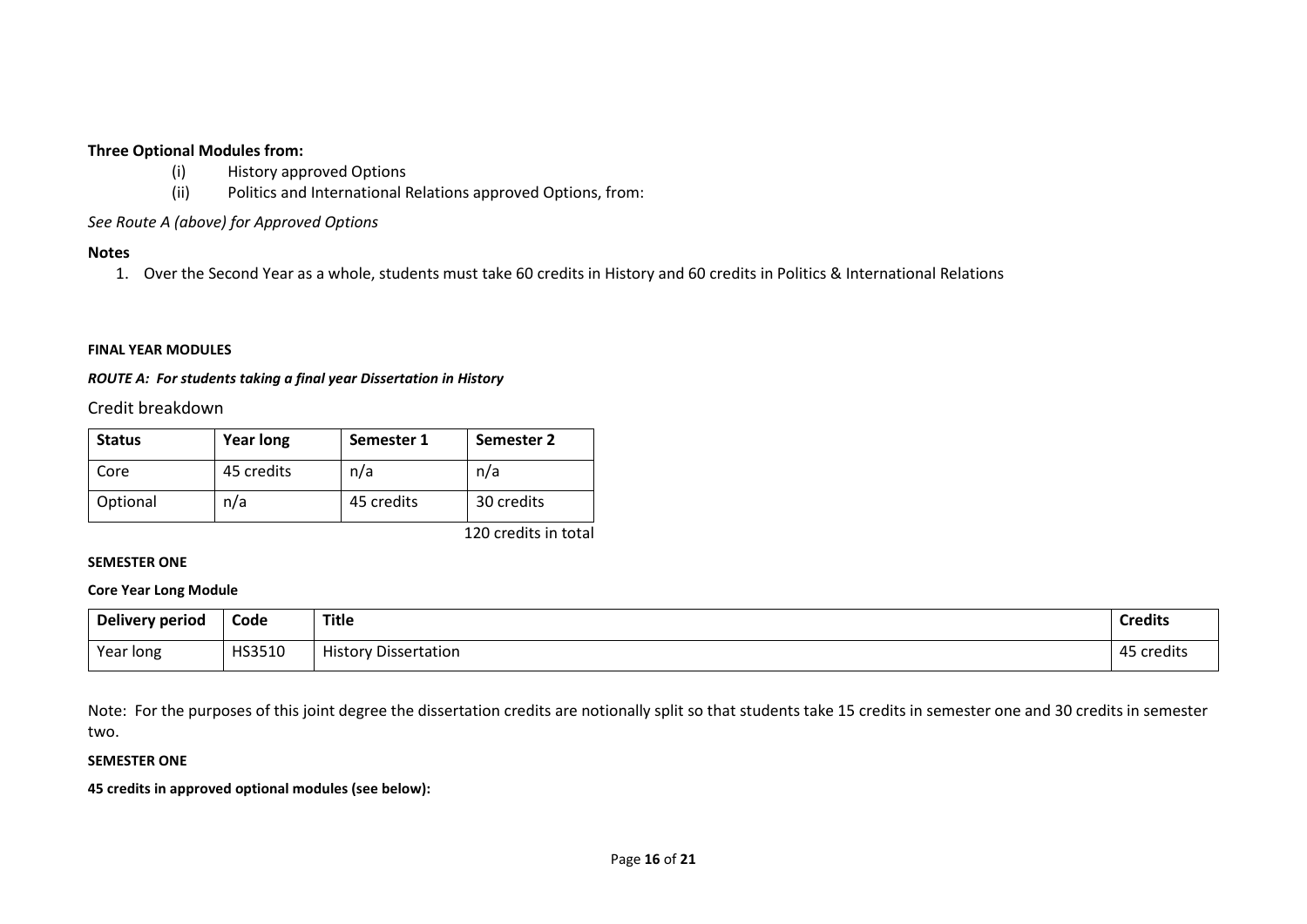i.History approved Options ii.Politics & International Relations approved Options

# **SEMESTER 2**

# **30 credits in approved optional modules (see below)**:

i.History approved Options ii.Politics & International Relations approved Options

**Note:** The credit balance across subjects can be 45/75 or 60/60 in the final year. Students must take at least 60 credits in the discipline of their dissertation, and no more than 75 credits in that discipline.

# **ROUTE B: with Politics & International Relations Dissertation**

# Credit breakdown

| <b>Status</b> | <b>Year long</b> | Semester 1 | Semester 2 |
|---------------|------------------|------------|------------|
| Core          | n/a              | 15 credits | 30 credits |
| Optional      | n/a              | 45 credits | 30 credits |

120 credits in total

### **SEMESTER 1**

#### **Core Module**

| Delivery period | Code   | <b>Title</b>   | <b>Credits</b>           |
|-----------------|--------|----------------|--------------------------|
| Sem 1           | PL3094 | Dissertation 1 | $\sim$ $\sim$<br>credits |

### **EITHER 45 credits in Optional Modules from**:

i.History approved Options

ii.Politics & International Relations approved Options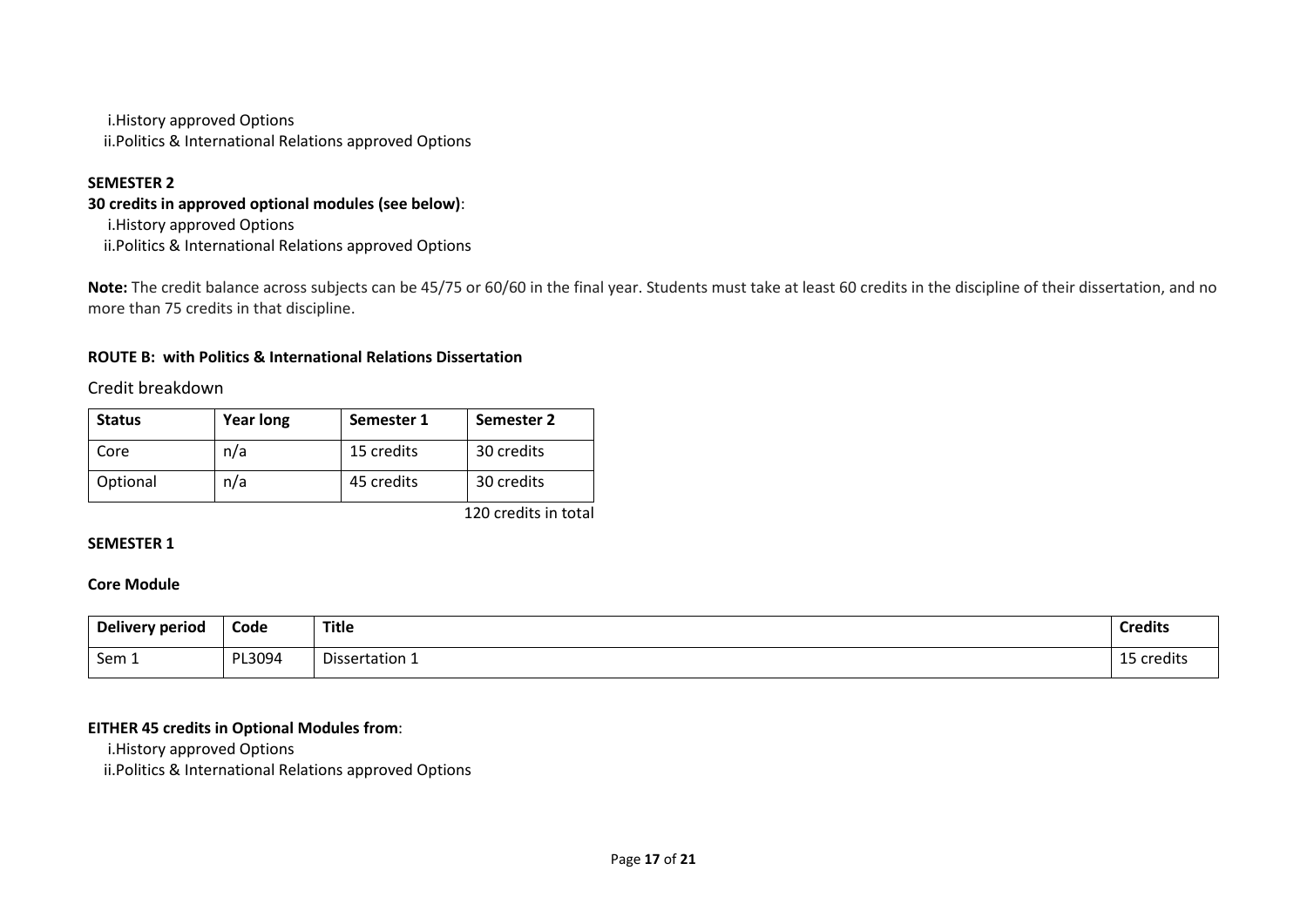| OR One History Special Subject*                            |    |  |
|------------------------------------------------------------|----|--|
| and 30 credits in Optional Modules from:                   |    |  |
| i. History approved Options                                | 15 |  |
| ii. Politics & International Relations approved Options 15 |    |  |

# **SEMESTER 2**

**Core Module**

| Delivery period | Code   | <b>Title</b>   | <b>Credits</b> |
|-----------------|--------|----------------|----------------|
| Sem 2           | PL3095 | Dissertation 2 | $\Omega$       |
|                 |        |                | credits        |

### **EITHER 30 credits in Optional Modules from**: 30

i.History approved Options

ii.Politics & International Relations approved Options

# **OR History Special Subject\*** 30

\* The History Special Subject is a 45 credit year-long module. For the purpose of allocating credits across the two semesters, there are a notional 15 credits in semester one and 30 credits in semester two.

**Note:** The credit balance across subjects can be 45/75 or 60/60 in the final year. Students must take at least 60 credits in the discipline of their dissertation, and no more than 75 credits in that discipline.

#### **HISTORY SPECIAL SUBJECTS**

| Delivery period | Code   | Title                                                                  | <b>Credits</b> |
|-----------------|--------|------------------------------------------------------------------------|----------------|
| Year long       | HS3766 | Ideals of Womanhood in 19th Century America                            | 15 credits     |
| Year long       | HS3769 | The Holocaust: Genocide in Europe                                      | 15 credits     |
| Year long       | HS3774 | Cultures of Struggle and Liberation: Twentieth Century Southern Africa | 15 credits     |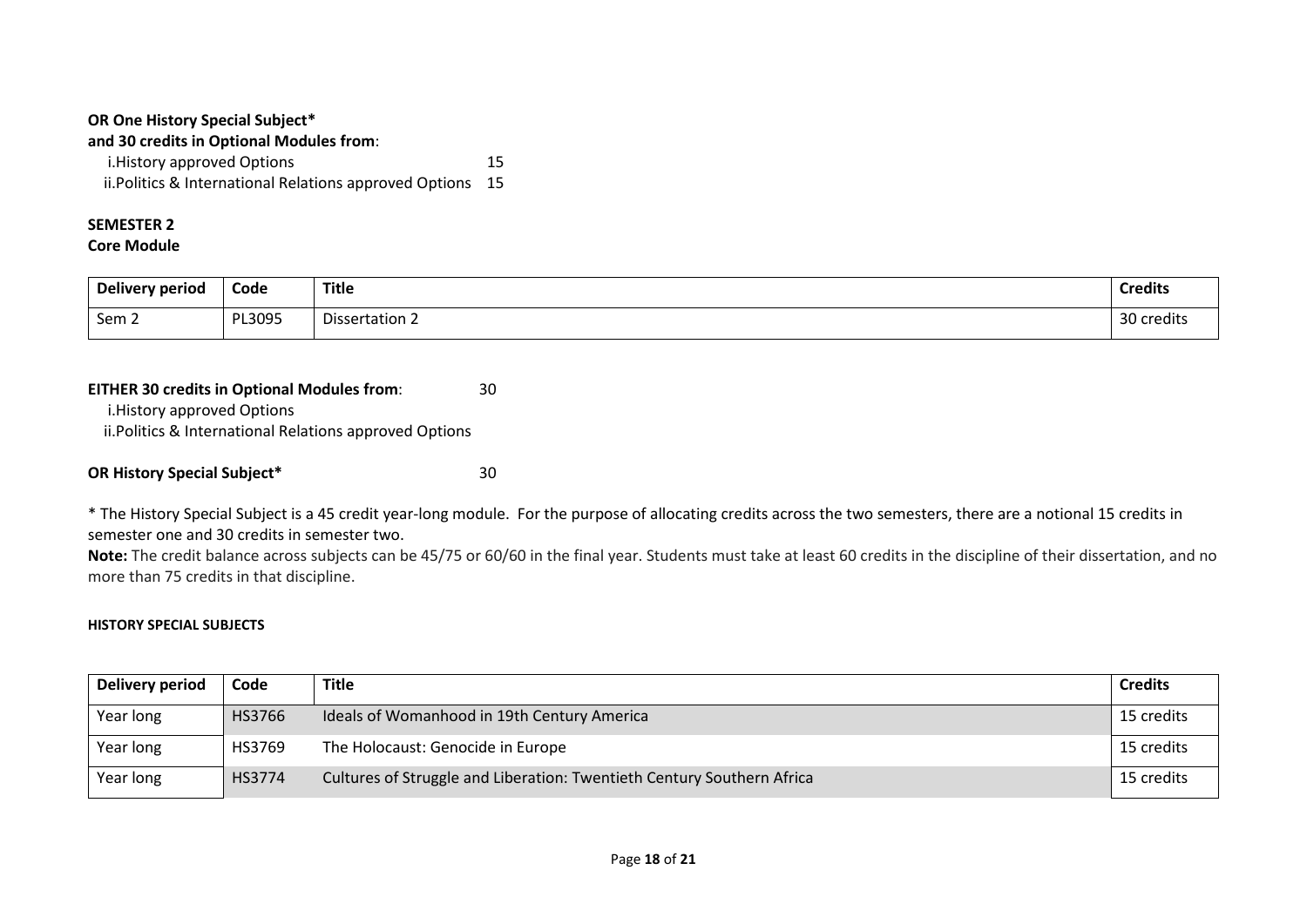| Delivery period | Code          | <b>Title</b>                                         | <b>Credits</b> |
|-----------------|---------------|------------------------------------------------------|----------------|
| Year long       | <b>HS3778</b> | Church, State and Belief in Soviet Russia, 1941-1991 | 15 credits     |
| Year long       | HS37xx        | The Medieval Natural World: an Environmental History | 15 credits     |

# **HISTORY FINAL YEAR OPTIONS**

### **Semester One**

| <b>Delivery</b><br>period | Code          | <b>Title</b>                                                               | <b>Credits</b> |
|---------------------------|---------------|----------------------------------------------------------------------------|----------------|
| Semester 1                | HS3627        | The Civil Rights Movement, 1945-1968                                       | 15 credits     |
| Semester 1                | HS3681        | You are what you wear? Clothing, fashion and belonging in the modern world | 15 credits     |
| Semester 1                | <b>HS3688</b> | The Golden Age of Anglo-Saxon Northumbria                                  | 15 credits     |
| Semester 1                | HS3689        | When Two Dragons Fight: China and Japan at War in the Twentieth Century    | 15 credits     |
| Semester 1                | HS3808        | Gender, Crime and Deviance in Eighteenth Century Britain                   | 15 credits     |

### **Semester Two**

| <b>Delivery</b><br>period | Code   | Title                                                                          | <b>Credits</b> |
|---------------------------|--------|--------------------------------------------------------------------------------|----------------|
| Semester 2                | HS3614 | Britain's Imperial Economy: Power, Wealth and Colonialism, 1830-1914           | 15 credits     |
| Semester 2                | HS3620 | What Difference Did the War Make? British Society and the Great War, 1900-1939 | 15 credits     |
| Semester 2                | HS3634 | Apocalypse Then: The USA and the Vietnam War                                   | 15 credits     |
| Semester 2                | HS3662 | Crime and Punishment in African American History                               | 15 credits     |
| Semester 2                | HS3691 | Indigenous Peoples of the Americas, c1350-1650                                 | 15 credits     |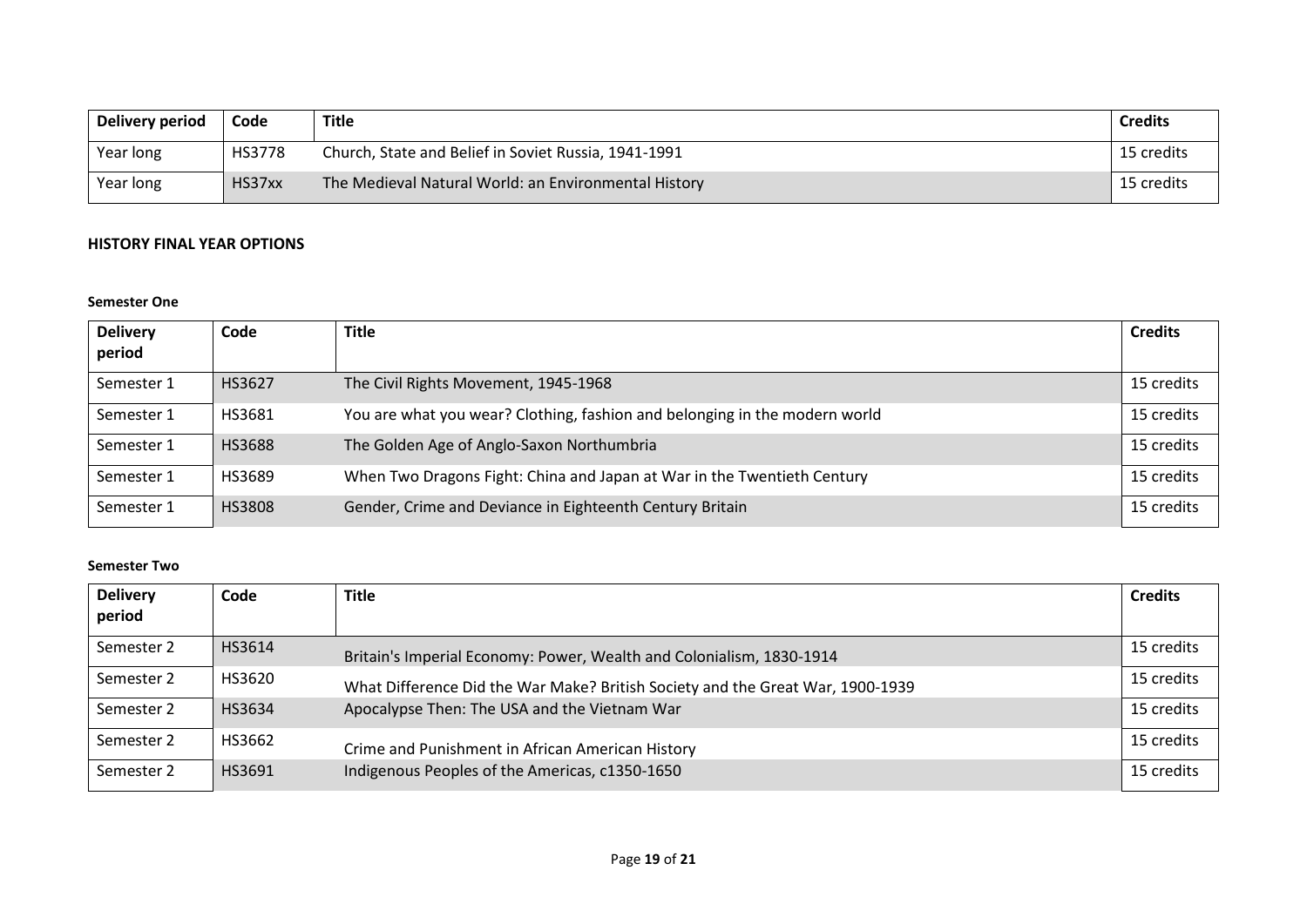| <b>Delivery</b><br>period | Code   | <b>Title</b>                                          | <b>Credits</b> |
|---------------------------|--------|-------------------------------------------------------|----------------|
| Semester 2                | HS3699 | From Empire to Nation: Modern South Asia, c.1857-1947 | 15 credits     |

#### **POLITICS AND INTERNATIONAL RELATIONS FINAL YEAR OPTIONAL MODULES**

#### **SEMESTER 1**

| <b>Delivery</b> | Code   | <b>Title</b>                                               |               | <b>Credits</b> |
|-----------------|--------|------------------------------------------------------------|---------------|----------------|
| period          |        |                                                            |               |                |
| Semester        | PL3103 | THE POLITICS OF WAR AND PEACE: NORTHERN IRELAND AFTER 1972 |               | 15<br>credits  |
| Semester        | PL3114 | THE AMERICAN PRESIDENCY                                    |               | 15<br>credits  |
| Semester        | PL3129 | THE POLITICS OF NUCLEAR WEAPONS                            |               | 15<br>credits  |
| Semester        | PL3137 | THE POLITICS OF CONTEMPORARY BRITISH FOREIGN POLICY        |               | 15<br>credits  |
| Semester        | PL3143 | INTERNATIONAL MIGRATION IN THE AGE OF SECURITISATION       |               | 15<br>credits  |
| Semester        | PL3122 | THE POLITICAL LEGACIES OF CONFLICT IN NORTHERN IRELAND     | 15<br>credits |                |

# **SEMESTER 2**

| <b>Delivery</b><br>period | Code   | Title                         | <b>Credits</b> |
|---------------------------|--------|-------------------------------|----------------|
| Semester                  | PL3116 | THE CHANGING CHARACTER OF WAR | ᅭ              |
|                           |        |                               | credits        |